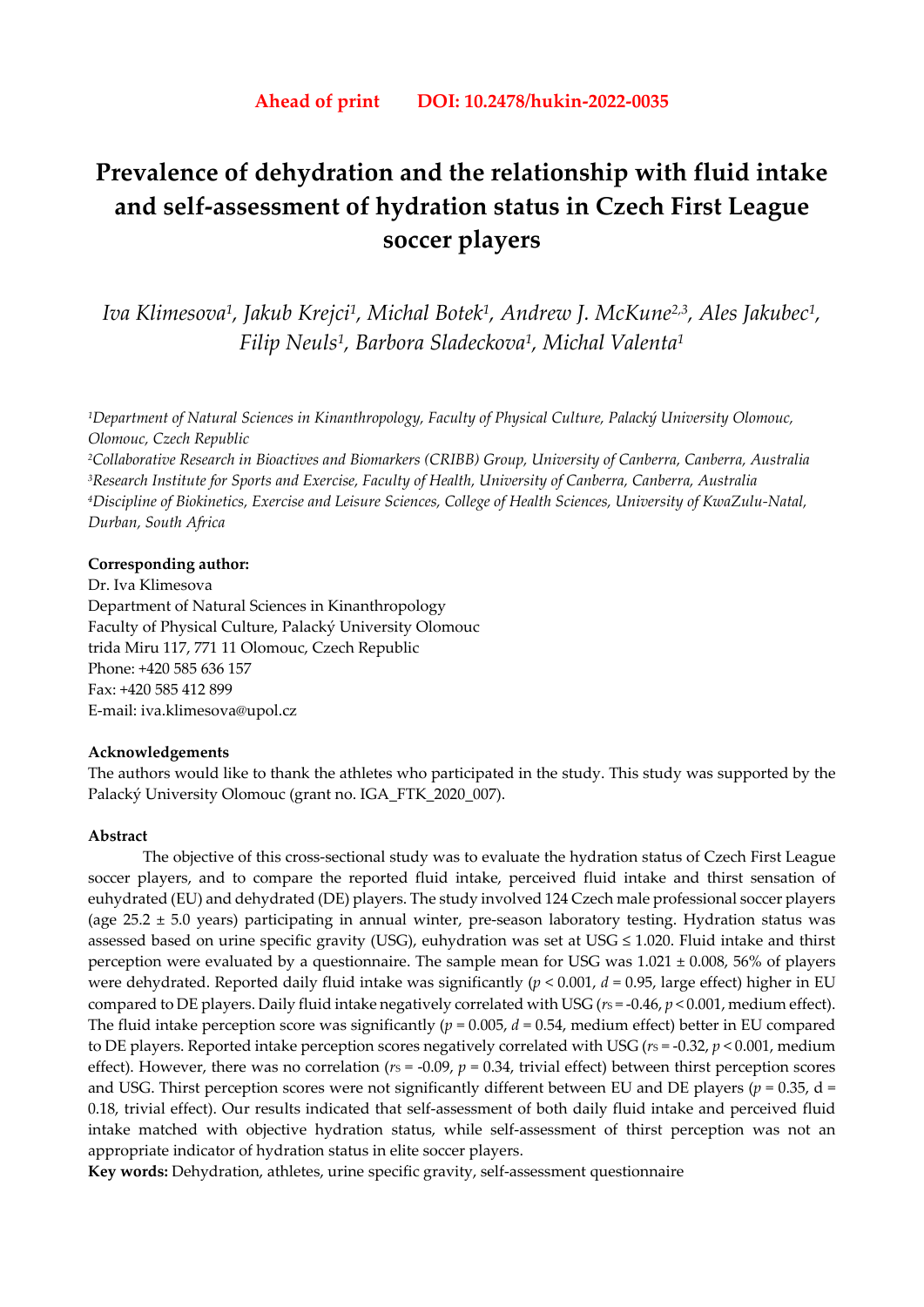#### **Introduction**

It is well documented that dehydration impairs an athlete's physical performance, and adequate hydration is important to optimize physiological functions relevant to sports performance. Dehydration may negatively impact endurance performance (American College of Sports Medicine et al., 2007; Arnaoutis et al., 2015; Deshayes et al., 2020; Kurylas et al., 2019; Sawka et al., 2007), cognitive function (Fortes et al., 2018; Wittbrodt and Millard-Stafford, 2018), and strength and power performance (Judelson et al., 2007) in athletes. In addition, dehydration may independently affect the mood state and perceptual responses in longer duration events (Moyen et al., 2015). Dehydration, with a >2% body mass deficit, impairs soccer-specific performance, including intermittent high-intensity sprinting (McGregor et al., 1999) and passing decisionmaking performance (Fortes et al., 2018). Progressive fluid loss acts as a physiological stimulus to initiate conscious feelings of fatigue and thirst in elite soccer players (Edwards & Noakes, 2009). Soccer is an intermittent, team-based sport. In regular 90-min match-play, top level Europa league soccer players, run 10 to 13 km (Andrzejewski et al., 2015), with ten percent of this distance performed at a high intensity (Taylor et al., 2017) resulting in significant fluid loss through sweat. Although sweat rates are significantly affected by environmental factors and vary greatly between players (Maughan et al., 2005), the average fluid loss during a soccer match is known. Previously published normative data in soccer players reported a whole body sweating rate of  $0.94 \pm 0.38$  L/h and a  $34.6 \pm 1$  mmol/h rate of sweat Na<sup>+</sup> loss (Barnes et al., 2019).

Therefore, soccer players experience high training and competition workloads and are at a high risk of dehydration. A number of studies have reported that significant dehydration (˃2% body mass deficit) is a common occurrence in elite soccer players (Arnaoutis et al., 2015; Laitano et al., 2014; Nuccio et al., 2017; Ozolina et al., 2013; Phillips et al., 2014). Those authors highlighted the potential for athletes to begin physical activity in a state of dehydration. However, relatively few studies have investigated whether athletes are aware of their hydration status and how they perceive their fluid intake (Love et al., 2018). One study revealed that while soccer players were generally aware of the importance of hydration, they failed to use this knowledge in practice (Decher et al., 2008). In our experience, elite athletes failed to subjectively evaluate their beverage intake and hydration status (Klimesova et al., 2019). Drinking behaviour, which subsequently affects hydration status, is influenced by thirst and it has been suggested that thirst may provide a valid means of assessing hydration status (Armstrong, Ganio, et al., 2014). However, few studies have examined the perception of thirst as a potential marker of hydration status in professional athletes (Armstrong, Johnson, et al., 2014, 2016; Fernández-Elías et al., 2014; Hew-Butler et al., 2018). Therefore, the objective of the present study was to determine the hydration status of Czech male soccer league players, and to compare the reported beverage intake, perceived consumption of the beverage and thirst sensation between euhydrated (EU) and dehydrated (DE) athletes.

## **Methods**

#### *Participants*

The study sample consisted of 124 Czech First League, male, soccer players. Players' characteristics were (mean  $\pm$  SD): age 25.2  $\pm$  5.0 years, body height 182.5  $\pm$  6.4 cm, body mass 77.6  $\pm$  7.3 kg, body fat content 11.2  $\pm$  2.9%, and maximal oxygen uptake 55.7  $\pm$  4.2 ml/kg/min. Inclusion criteria for participation in this study were as follows: each player had to a) participate in the entire laboratory testing protocol, b) be free of any health problems that might have limited performance in any laboratory test, and c) not be currently taking diuretics, including caffeine and/or alcohol, or other medications which affect water content in the body.

The institution ethics committee approved the study (ethics number 67/16) and research was performed according to the standards set by the Declaration of Helsinki. Participation was voluntary and each player gave written informed consent. All players were provided with individual feedback on results, together with health-promoting, fluid intake guidelines.

#### *Hydration status*

Although it is generally accepted that a proper identification of dehydration can only be made biochemically (e.g. USG or osmolality of blood, urine, saliva and tear), rather than relying upon clinical signs and symptoms (e.g. dark urine color or thirst sensation) (Armstrong, Kavouras, et al., 2016), there is currently no "gold standard" for hydration assessment methods. Based on American College of Sports Medicine (American College of Sports Medicine et al., 2007) and National Athletic Trainers' Association's (McDermott et al., 2017) recommendations USG measurement was chosen as an appropriate screening tool for classification of euhydration or dehydration in athletes. In addition, the USG assessment has been shown as a sensitive and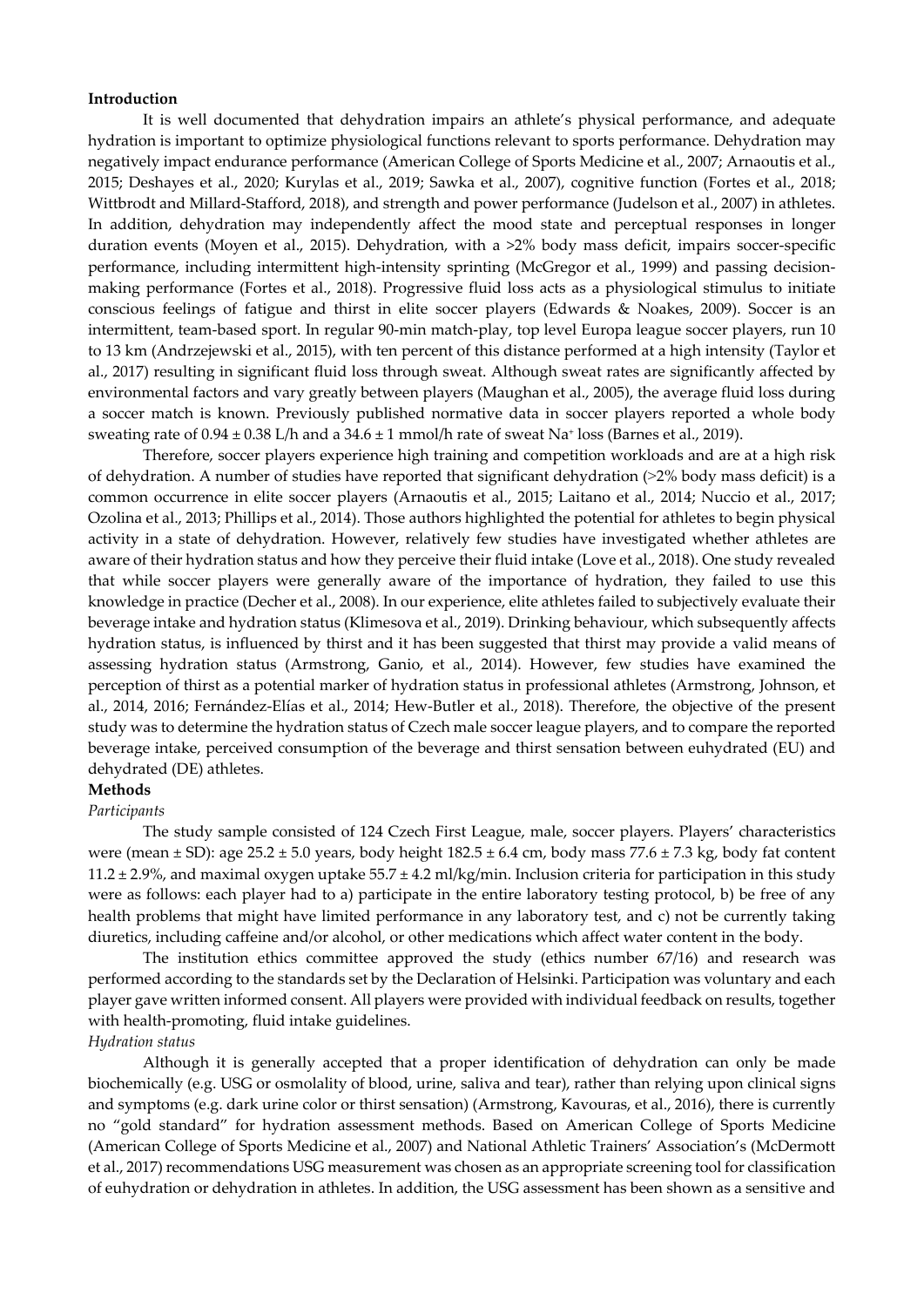valid measurement method in determining hydration status of elite young male soccer players (Ersoy et al., 2016).

Upon arrival at the laboratory, a mid-stream sample of urine was provided by each player and collected using sterile urine containers. Hydration status was assessed by urine specific gravity (USG) measures within 2 hours of receiving the samples. USG was determined by refractometry (ATAGO SUR-NE, Tokyo, Japan). Between sample readings, the refractometer was recalibrated using distilled water. Euhydration was set at USG  $\leq$  1.020, and dehydration was set at USG  $\geq$  1.021 (American College of Sports Medicine et al., 2007). The USG value is based on the density of the water and is therefore given a dimensionless number.

#### *Fluid intake and thirst perception*

Athletes completed a self-report Fluid intake and thirst perception questionnaire consisting of 17 items (Klimesova et al., 2019). Questions included items related to what and how much they drank on a daily basis and during training (fluid intake shortly before, during, and after training) The questionnaire also included two qualitative questions focused on thirst perception and adequate fluid replenishment. Athletes evaluated their thirst perception using a 9-point Likert scale ranging from 1 (not thirsty at all) to 9 (very, very thirsty). The Thirst rating scale used in this study was from Engel and co-authors (Engell et al., 1987). This particular Thirst scale has also been used in a number of other research papers and is considered a valid tool in young healthy men (Armstrong et al., 2014). A good previous practical experience with this Thirst scale led us to use the same scale for the evaluation of the Fluid intake (from  $1 = \text{very, very poor to } 9 = \text{very, very good}$ ). The same scaling allowed to make a good comparison of the results of the two self-assessment tools. Participants were instructed to answer as honestly as possible and to ask for clarification of any question, if needed. The questionnaire was developed by the research team, pilot tested on five athletes, and used in a previous research study in elite deaf athletes (Klimesova et al., 2019).

#### *Anthropometrical measurements*

Body height (cm) and body mass (kg) were measured using the SOEHNLE 7307 (Leifheit, Nassau, Germany). The percentage of body fat was determined using bioimpedance analysis (Tanita BC-418 MA, Tanita, Tokyo, Japan).

#### *Design and procedures*

Two user-friendly hydration assessment methods used in our study (USG and Thirst scale) provide an accurate assessment of the state of hydration during mild dehydration, but there are situations in which it can be changed independently of the level of hydration. These situations include rapid rehydration, alcohol and caffeine consumption, intravenous infusion, and critical illness, and severe dehydration (Kavouras, 2002). That is why athletes received standardized instructions prior to the experiment. The 48 hours before testing, participants were not exposed to any exhaustive activity, did not take medications which may have affected body water content, and consumed non-diuretic fluids ad libitum.

Athletes underwent the laboratory testing procedures as part of their annual pre-season testing. Participants visited the laboratory in the morning from 8:00 to 10:30 am and the entire protocol was performed on a single day in the following order: urine sample testing, answering a fluid intake and thirst perception questionnaire, and then all soccer players performed a laboratory testing battery (Botek et al., 2016).

The data were collected during January/February 2020, when outside temperatures in the morning ranged between -4.2 and 2.1°C, the laboratory ambient temperature was maintained between 22 to 24°C, and relative humidity between 40 and 60% (for the urine collection and questionnaire completion). *Statistical analysis* 

Variables are presented as mean  $\pm$  standard deviation or absolute and relative frequencies. The hydration status of athletes was dichotomized as follows: euhydration (EU, USG ≤ 1.020) and dehydration (DE, USG  $\geq$  1.021) based on the recommendations of the American College of Sports Medicine (American College of Sports Medicine et al., 2007). The Kolmogorov-Smirnov test was used to verify that the studied variables had a normal distribution. The normal distribution was rejected for all variables, namely USG (*p* = 0.010), daily fluid intake ( $p < 0.001$ ), intake during training ( $p < 0.001$ ), intake perception ( $p < 0.001$ ), and thirst perception (*p* < 0.001). Therefore, nonparametric statistical methods were used. Differences in selected variables between EU and DE were evaluated using the Mann-Whitney U test. Relationships between selected variables and USG were evaluated using the Spearman's correlation coefficient  $(rs)$ . For all tests,  $p < 0.05$  was considered statistically significant. In addition, Cohen's d effect size was calculated according to formula 1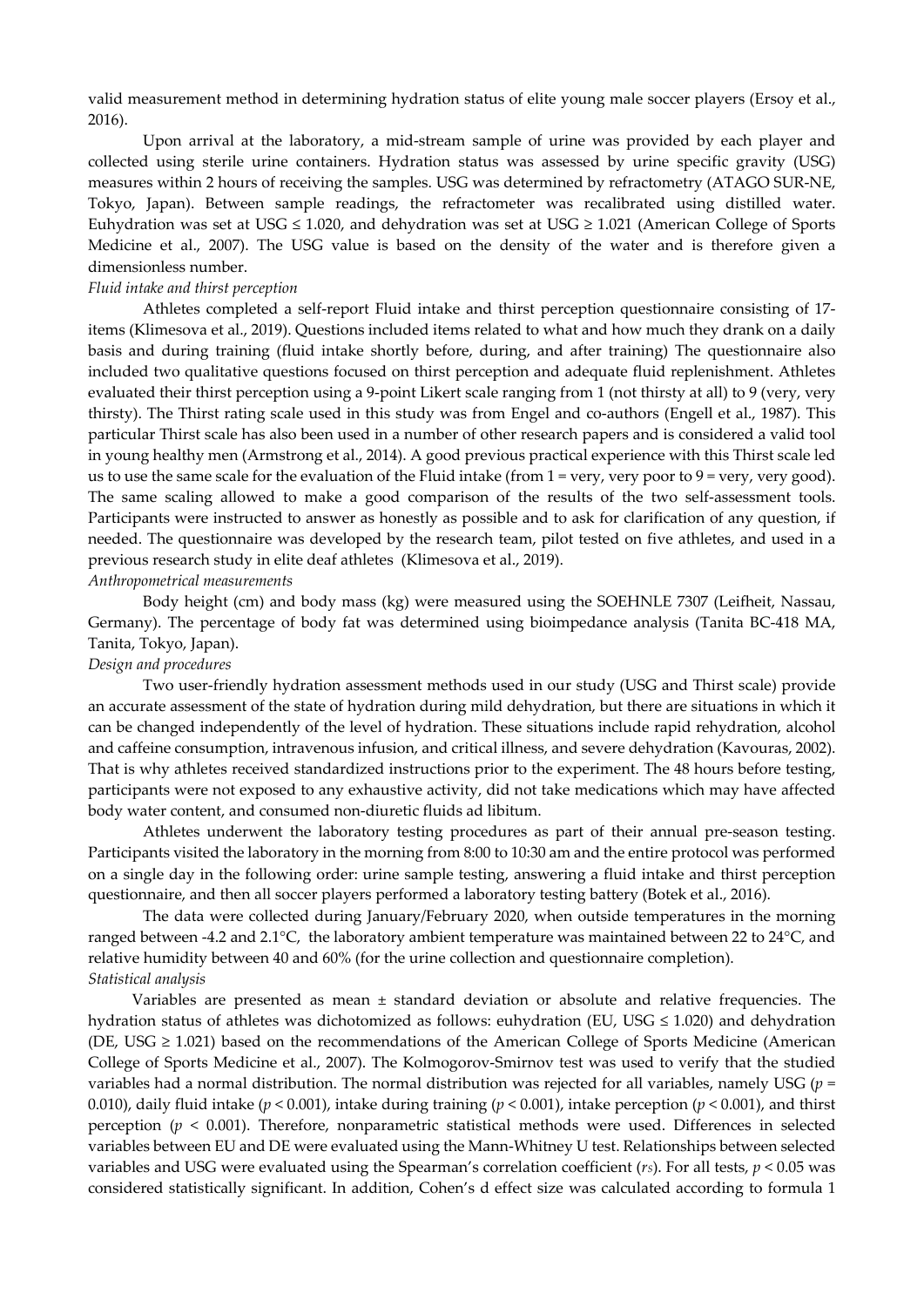published by Lakens (2013). The magnitudes of d and *rs* were interpreted using the following thresholds (Cohen, 1988): trivial ( $d < 0.2$ ,  $rs < 0.1$ ), small ( $d \ge 0.2$ ,  $rs \ge 0.1$ ), medium ( $d \ge 0.5$ ,  $rs \ge 0.3$ ), and large ( $d \ge 0.8$ ,  $rs \ge 0.3$ ) 0.5). Statistical analyses were performed using MATLAB with Statistics Toolbox R2020a (MathWorks, Natick, MA, USA).

#### **Results**

The histogram for USG is shown in Figure 2. Hydration assessment showed that out of a total of 124 players, 55 (44%) were euhydrated and 69 (56%) were dehydrated. The sample mean for USG was  $1.021 \pm$ 0.008. Players reported that the total daily fluid intake was  $2.54 \pm 0.82$  L and they drank another  $1.02 \pm 0.49$  L during training. Histograms of the fluid intake and thirst perception data, obtained from the questionnaire, are shown in Figure 1.

Comparisons of daily fluid intake, intake during training, intake perception, and thirst perception between EU and DE players are shown in Figure 2. Daily fluid intake was significantly (*p* < 0.001, *d* = 0.95, large effect) higher in EU (2.93 ± 0.79 L⋅day-1) compared to DE players (2.22 ± 0.70 L⋅day-1). Intake during training sessions was not significantly ( $p = 0.90$ ,  $d = 0.08$ , trivial effect) different between EU (1.05  $\pm$  0.49 L) and DE groups (1.01  $\pm$  0.49 L). The mean value of reported intake perception scores was significantly ( $p = 0.005$ , *d* = 0.54, medium effect) better in EU (6.7  $\pm$  1.2) compared to DE players (6.1  $\pm$  1.1). However, there was no significant ( $p = 0.35$ , d = 0.18, trivial effect) difference in scores of thirst perception between EU (3.8  $\pm$  1.4) and DE players  $(3.5 \pm 1.4)$ .

The relationships of daily fluid intake, intake during training, intake perception, and thirst perception on USG are shown in Figure 3. Daily fluid intake correlated with USG ( $r<sub>S</sub> = -0.46$ ,  $p < 0.001$ , medium effect). Intake during training sessions did not correlate with USG ( $r<sub>S</sub> = -0.05$ ,  $p = 0.55$ , trivial effect). Reported intake perception scores were correlated with USG ( $r<sub>S</sub> = -0.32$ ,  $p < 0.001$ , medium effect). However, there was no significant correlation ( $r<sub>S</sub> = -0.09$ ,  $p = 0.34$ , trivial effect) between thirst perception scores and USG.

#### **Discussion**

The primary aim of this study was to evaluate the prevalence of dehydration, and compare the reported beverage intake, perceived fluid consumption, and thirst sensation between EU and DE elite male soccer players who attended their annual, winter pre-season laboratory testing. The winter pre-season testing period was chosen, as this allowed for better standardisation, related to consistency in training loads and players' recovery. We hypothesized that the majority of the soccer players would be dehydrated, and the EU compared to DE players would report higher daily beverage intake, would perceive its drinking as better, and feel less thirsty.

The main findings of this study are as follows: 1) 56% (69 out of 124) of the Czech First League soccer players were categorized as dehydrated based on their morning urine sample; 2) EU compared to DE players reported significantly higher beverage intake; 3) daily fluid intake was negatively associated with USG; 4) reported intake perception scores were negatively associated with USG; and 5) there was no significant correlation between thirst perception scores and USG.

Similarly to our results, dehydration is a common finding in elite soccer players and abundant research has documented the high incidence of dehydration associated with high environmental temperatures (Arnaoutis et al., 2013; Kurdak et al., 2010; Laitano et al., 2014; McDermott et al., 2017; Nuccio et al., 2017). For instance, based on morning USG, it was shown that 89% of soccer players (n = 59; age 15.2 ± 1.3 years) during a training camp in the heat (27-29°C) were dehydrated (Arnaoutis et al., 2013). Nevertheless, a high incidence of significant dehydration even in cold climates is described in the literature. One study reported that 65% of first league, male, soccer players ( $n = 40$ ; age  $20.5 \pm 3.5$  years) were dehydrated before training in winter (USG > 1.020) (Ozolina et al., 2013). In a soccer field study, Phillips et al. (Phillips et al., 2014) examined the hydration status of 14 male players (age  $16.9 \pm 0.8$  years) during three consecutive training sessions in April and May (approximately 8.9°C and 17.2°C), and based on USG, they found that most participants were dehydrated upon waking (77% on days 1 and 3, and 62% on day 2). More recently, another study demonstrated that 57.5% of Estonian (n = 40; age 22.1  $\pm$  3.4 years) and 65.9% of Latvian (n = 41; age 20.8  $\pm$  3.4 years) semi-professional soccer players began their training sessions in a dehydrated state (USG > 1.020). The weather at the time of training sessions was cool (approximately -5.1°C and 0.2°C, respectively) (Kiitam et al., 2018). The current study was also performed during winter and showed similar results, with most of the players dehydrated.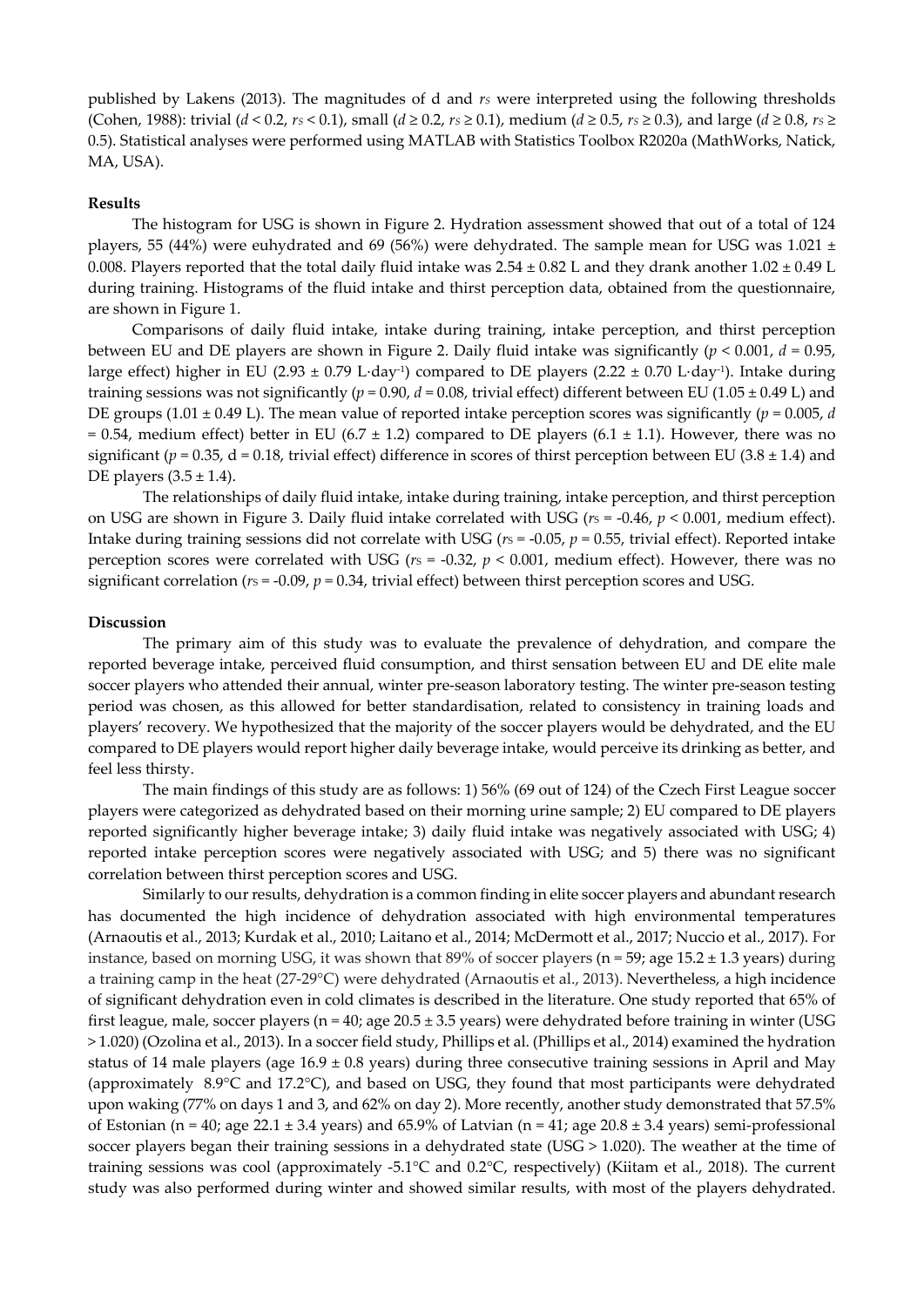These findings suggest that maintaining optimal hydration during daily soccer training is a challenge, even in a cold climate. For athletes, drinking alkalize water seems to be beneficial to enhance hydration status (Chycki et al., 2018).

In the present study, EU soccer players reported significantly higher daily beverage intake than DE athletes ( $p < 0.001$ ,  $d = 0.95$ ), with no difference between groups relaed to drinking beverages during training. Therefore, it is proposed that the key factor for good hydration is the drinking regime of players outside training sessions. Coaches and dietitians should educate players about the importance of hydration even outside the training field.

Our results also show that fluid intake perception negatively correlated with USG ( $r_s$  = -0.46,  $p$  < 0.001), and the difference in beverage consumption between EU and DE players was in line with the difference in their evaluation of beverage intake. EU players perceived their consumption as very good in contrast to DE who scored it neither good nor poor. Based on this finding the perceived beverage intake was related to the state of hydration, and players were able to adequately evaluate their hydration needs. However, these results contradict the findings of Love et al. (Love et al., 2018) who examined athletes' perceived and measured indices of fluid balance during training. They found that the majority of players (78%) had difficulty in accurately perceiving fluid intake and fluid loss during training. Similar findings were also reported in our previous study (Klimesova et al., 2019), where elite deaf athletes perceived their beverage consumption to be better than what the objective laboratory indicator (USG) showed. The reported consistency between the subjective and objective indicators of hydration in the present study may reflect that first league players were well supported in terms of hydration education and access to hydration. Another reason may be related to the long-term cooperation with a physiological laboratory, resulting in the players being educated and better able to perceive their body's reactions to stress and their physiological needs. However, it is true that there was still a high percentage of players who were dehydrated.

To determine the intensity of thirst we used a thirst scale which included statements with an assigned value (Engell et al., 1987). Specifically, a rating of 1 meant "not thirsty at all" and a rating of 3 meant "a little thirsty". Therefore, all ratings between 1–3 represented no or mild thirst sensations. Interestingly, the mean thirst rating ranged from 3-4 points in both the EU and DE players. With regard to the subjective rating, there was no difference between the mean thirst rating of EU and DE groups, and there was also no significant correlation between thirst and USG perception scores ( $rs = -0.09$ ,  $p = 0.34$ ). In respect to differences between EU and DE athletes in daily beverage consumption and the perceived beverage consumption, it was surprising that based on perception of thirst intensity, players failed to adequately asses their hydration needs.

Although, it seems intuitive that water intake according to thirst is sufficient to correctly fulfil fluid needs (Armstrong, Ganio, et al., 2014; Machado-Moreira et al., 2006), the National Athletic Trainers' Association position statement recommends athletes to drink more than thirst dictates (McDermott et al., 2017b). Drinking behaviour is, at its essence, driven by thirst, but it is well documented that at rest, thirst is not perceived until there is a loss of 1-2% of body mass (Adolph, 1947). Therefore, thirst could be considered a later sign of dehydration (McDermott et al., 2017b). These findings may explain why we found no differences between EU and DE players in the perception of thirst. Although most of the players were classified as dehydrated, the sample mean for USG was  $1.021 \pm 0.008$ , thus the dehydration level met the lower limit (edge) of dehydration. Therefore, we speculate that players were not yet at a level of dehydration that would affect the perception of thirst. Another explanation is that thirst sensation could be attenuated in the cold. Players were exposed to a cold temperature shortly before coming in to the lab and completing a questionnaire. A reduced sensation of thirst while training in the cold was the explanation provided for the findings of Maughan et al. (Maughan et al., 2005) who focused on sweat loss and drinking behaviour in soccer training in a cool environment. Comparison of fluid intake in players training in cool (5°C, relative humidity 81%) and moderate (25°C, relative humidity 60%) environments, showed that although sweat losses were similar in the two environments (difference less than 9%), fluid intake in the cool condition was approximately 50% of that in the moderate temperature (Maughan et al., 2005).

The current study is limited in that participants were elite male soccer players. This means that the present findings may not be generalized to athletes in other age groups, females, or a sports discipline. Future studies should examine whether our findings can be confidently extrapolated beyond the participants used. Despite this limitation, the study has several strengths. We are aware that the use of USG measurement to quantify hydration status is recognized by some authors as problematic (Zubac et al., 2018), however, the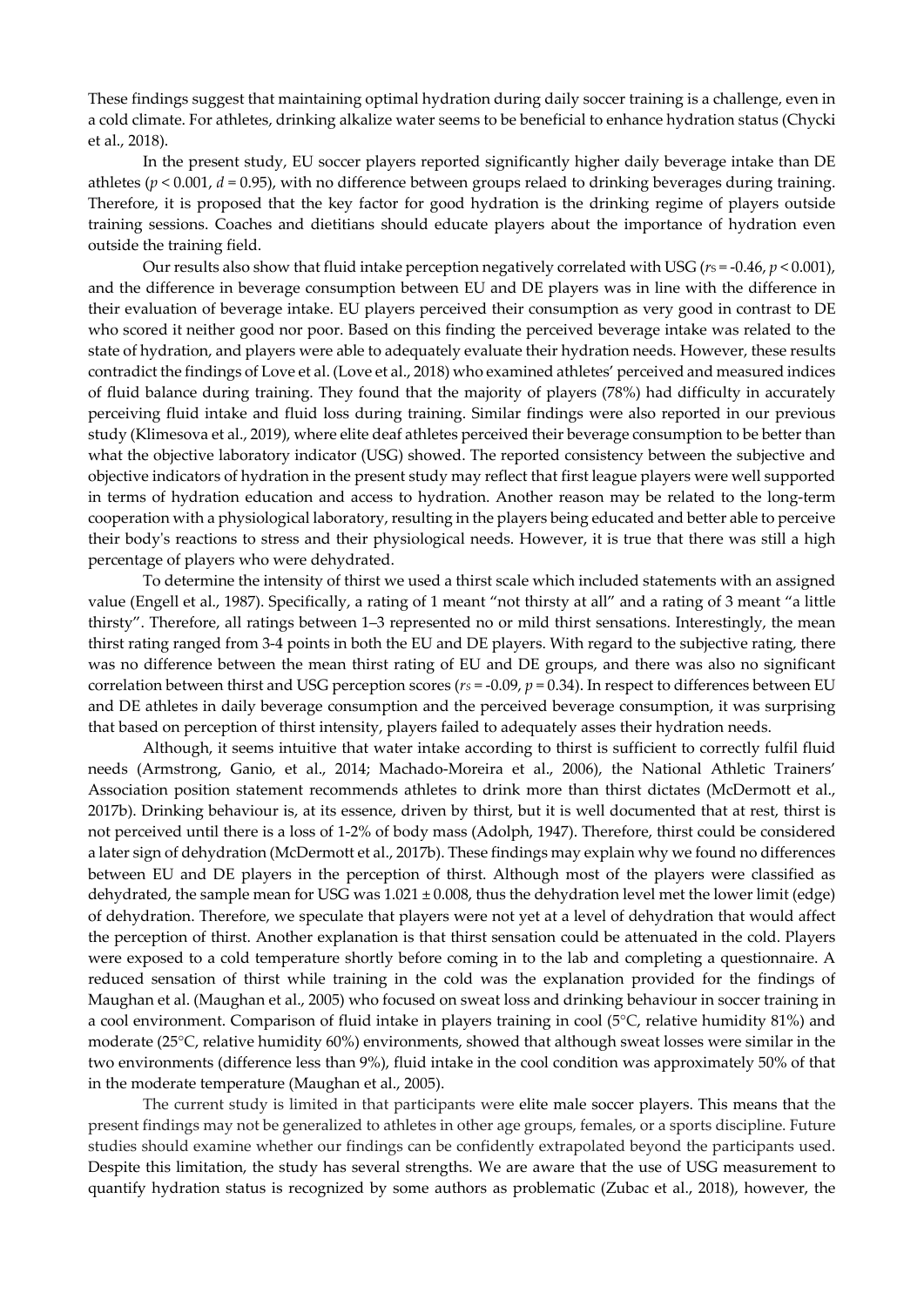method is frequently used in many field studies because it has demonstrated good sensitivity and specificity compared with osmolality measures (McDermott et al., 2017b). In addition, the use of the USG threshold of >1.020 in the current study is well-accepted to quantify hydration status (American College of Sports Medicine et al., 2007; Buchholz et al., 2003; Cheuvront et al., 2010; Phillips et al., 2014).

To conclude, the results reveal that the prevalence of dehydration is high in a group of Czech male professional soccer players. Both well and poorly hydrated players ingested a comparable amount of fluids during training. The difference between the groups was the amount of fluid ingested outside the training period. These findings suggest that players must be better educated about the importance of fluid intake, not only in relation to performance, but also outside training. In addition, the perception of thirst was not a sufficiently sensitive indicator of the current state of hydration. Based on the findings of the present study, we recommend monitoring the hydration state of soccer players periodically and consistently educating them on the appropriate way to replenish fluids throughout the day.

#### **References**

Adolph, E. F. (1947). *Physiology of man in the desert*. Interscience Publishers.

- American College of Sports Medicine, Sawka, M. N., Burke, L. M., Montain, S. J., & Stachenfeld, N. S. (2007). American College of Sports Medicine position stand. Exercise and Fluid Replacement. *Medicine & Science in Sports & Exercise*, *39*(2), 377–390. https://doi.org/10.1249/mss.0b013e31802ca597
- Andrzejewski, M., Chmura, J., Pluta, B., & Konarski, J. M. (2015). Sprinting Activities and Distance Covered by Top Level Europa League Soccer Players. *International Journal of Sports Science & Coaching*, *10*(1), 39– 50. https://doi.org/10.1260/1747-9541.10.1.39
- Armstrong, L. E., Ganio, M. S., Klau, J. F., Johnson, E. C., Casa, D. J., & Maresh, C. M. (2014). Novel hydration assessment techniques employing thirst and a water intake challenge in healthy men. *Applied Physiology, Nutrition, and Metabolism*, *39*(2), 138–144. https://doi.org/10.1139/apnm-2012-0369
- Armstrong, L. E., Johnson, E. C., Kunces, L. J., Ganio, M. S., Judelson, D. A., Kupchak, B. R., Vingren, J. L., Munoz, C. X., Huggins, R. A., Hydren, J. R., Moyen, N. E., & Williamson, K. H. (2014). Drinking to Thirst Versus Drinking Ad Libitum During Road Cycling. *Journal of Athletic Training*, *49*(5), 624–631. https://doi.org/10.4085/1062-6050-49.3.85
- Armstrong, L. E., Johnson, E. C., McKenzie, A. L., Ellis, L. A., & Williamson, K. H. (2016). Endurance Cyclist Fluid Intake, Hydration Status, Thirst, and Thermal Sensations: Gender Differences. *International Journal of Sport Nutrition and Exercise Metabolism*, *26*(2), 161–167. https://doi.org/10.1123/ijsnem.2015- 0188
- Armstrong, L. E., Kavouras, S. A., Walsh, N. P., & Roberts, W. O. (2016). Diagnosing dehydration? Blend evidence with clinical observations. *Current Opinion in Clinical Nutrition and Metabolic Care*, *19*(6), 434– 438. https://doi.org/10.1097/MCO.0000000000000320
- Arnaoutis, G., Kavouras, S. A., Angelopoulou, A., Skoulariki, C., Bismpikou, S., Mourtakos, S., & Sidossis, L. S. (2015). Fluid Balance During Training in Elite Young Athletes of Different Sports. *Journal of Strength and Conditioning Research*, *29*(12), 3447–3452. https://doi.org/10.1519/JSC.0000000000000400
- Arnaoutis, G., Kavouras, S. A., Kotsis, Y. P., Tsekouras, Y. E., Makrillos, M., & Bardis, C. N. (2013). Ad Libitum Fluid Intake Does Not Prevent Dehydration in Suboptimally Hydrated Young Soccer Players During a Training Session of a Summer Camp. *International Journal of Sport Nutrition and Exercise Metabolism*, *23*(3), 245–251. https://doi.org/10.1123/ijsnem.23.3.245
- Barnes, K. A., Anderson, M. L., Stofan, J. R., Dalrymple, K. J., Reimel, A. J., Roberts, T. J., Randell, R. K., Ungaro, C. T., & Baker, L. B. (2019). Normative data for sweating rate, sweat sodium concentration, and sweat sodium loss in athletes: An update and analysis by sport. *Journal of Sports Sciences*, *37*(20), 2356– 2366. https://doi.org/10.1080/02640414.2019.1633159
- Botek, M., Krejčí, J., McKune, A. J., & Klimešová, I. (2016). Somatic, Endurance Performance and Heart Rate Variability Profiles of Professional Soccer Players Grouped According to Age. *Journal of Human Kinetics*, *54*(1), 65–74. https://doi.org/10.1515/hukin-2016-0035
- Buchholz, A. C., McGillivray, C. F., & Pencharz, P. B. (2003). The use of bioelectric impedance analysis to measure fluid compartments in subjects with chronic paraplegia. *Archives of Physical Medicine and Rehabilitation*, *84*(6), 854–861. https://doi.org/10.1016/S0003-9993(02)04950-X
- Cheuvront, S. N., Ely, B. R., Kenefick, R. W., & Sawka, M. N. (2010). Biological variation and diagnostic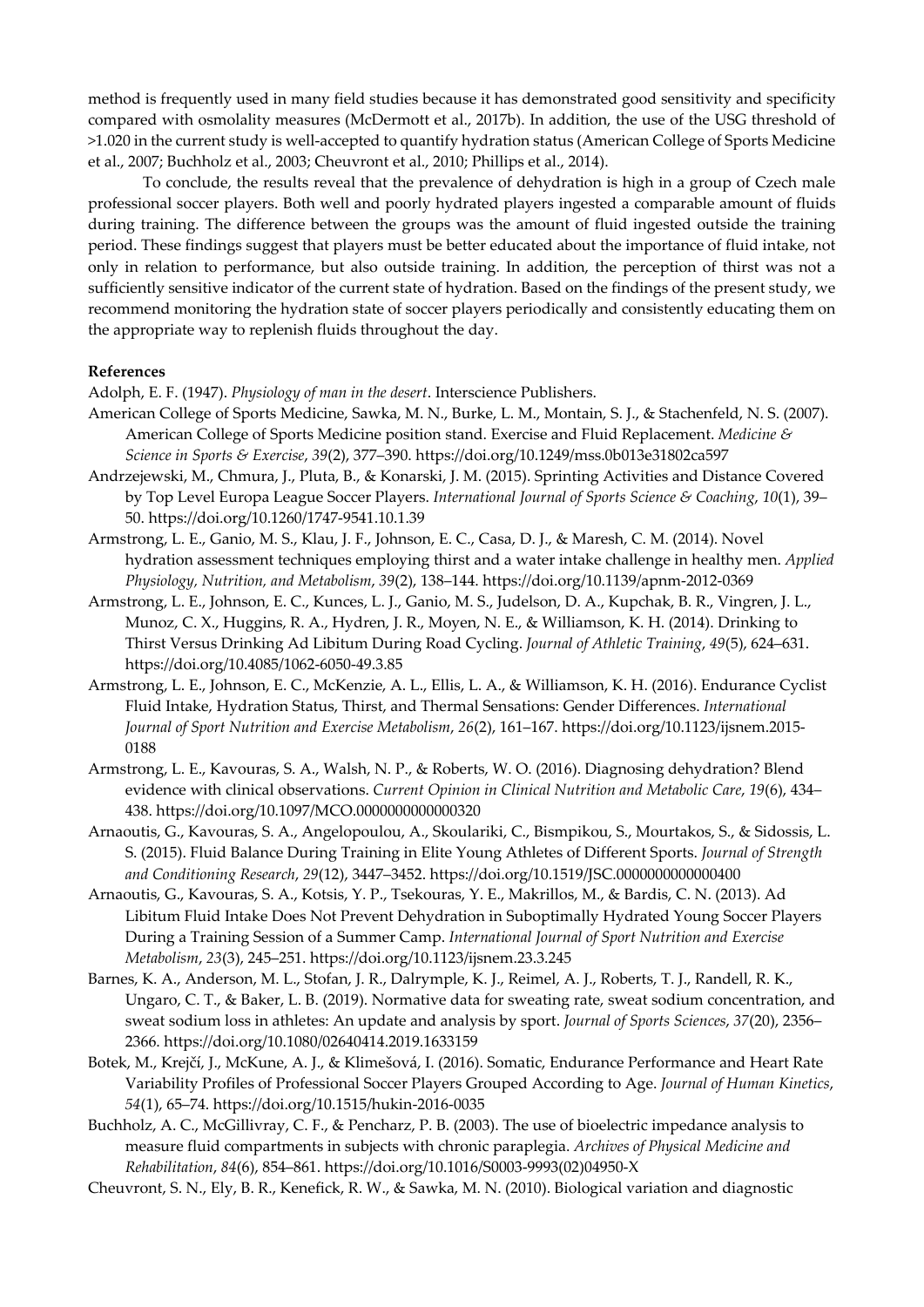accuracy of dehydration assessment markers. *The American Journal of Clinical Nutrition*, *92*(3), 565–573. https://doi.org/10.3945/ajcn.2010.29490

- Decher, N. R., Casa, D. J., Yeargin, S. W., Ganio, M. S., Levreault, M. L., Dann, C. L., James, C. T., McCaffrey, M. A., O'Connor, C. B., & Brown, S. W. (2008). Hydration Status, Knowledge, and Behavior in Youths at Summer Sports Camps. *International Journal of Sports Physiology and Performance*, *3*(3), 262–278. https://doi.org/10.1123/ijspp.3.3.262
- Deshayes, T. A., Jeker, D., & Goulet, E. D. B. (2020). Impact of Pre-exercise Hypohydration on Aerobic Exercise Performance, Peak Oxygen Consumption and Oxygen Consumption at Lactate Threshold: A Systematic Review with Meta-analysis. *Sports Medicine*, *50*(3), 581–596. https://doi.org/10.1007/s40279- 019-01223-5
- Edwards, A. M., & Noakes, T. D. (2009). Dehydration: Cause of fatigue or sign of pacing in elite soccer? *Sports Medicine*, *39*(1), 1–13. https://doi.org/10.2165/00007256-200939010-00001
- Engell, D. B., Maller, O., Sawka, M. N., Francesconi, R. N., Drolet, L., & Young, A. J. (1987). Thirst and fluid intake following graded hypohydration levels in humans. *Physiology & Behavior*, *40*(2), 229–236. https://doi.org/10.1016/0031-9384(87)90212-5
- Ersoy, N., Ersoy, G., & Kutlu, M. (2016). Assessment of hydration status of elite young male soccer players with different methods and new approach method of substitute urine strip. *Journal of the International Society of Sports Nutrition*, *13*(1), 34. https://doi.org/10.1186/s12970-016-0145-8
- Fernández-Elías, V. E., Martínez-Abellán, A., López-Gullón, J. M., Morán-Navarro, R., Pallarés, J. G., De la Cruz-Sánchez, E., & Mora-Rodriguez, R. (2014). Validity of Hydration Non-Invasive Indices during the Weightcutting and Official Weigh-In for Olympic Combat Sports. *PLoS ONE*, *9*(4), e95336. https://doi.org/10.1371/journal.pone.0095336
- Fortes, L. S., Nascimento-Júnior, J. R. A., Mortatti, A. L., Lima-Júnior, D. R. A. A. de, & Ferreira, M. E. C. (2018). Effect of Dehydration on Passing Decision Making in Soccer Athletes. *Research Quarterly for Exercise and Sport*, *89*(3), 332–339. https://doi.org/10.1080/02701367.2018.1488026
- Hew-Butler, T. D., Eskin, C., Bickham, J., Rusnak, M., & VanderMeulen, M. (2018). Dehydration is how you define it: comparison of 318 blood and urine athlete spot checks. *BMJ Open Sport & Exercise Medicine*, *4*(1), e000297. https://doi.org/10.1136/bmjsem-2017-000297
- Judelson, D. A., Maresh, C. M., Farrell, M. J., Yamamoto, L. M., Armstrong, L. E., Kraemer, W. J., Volek, J. S., Spiering, B. A., Casa, D. J., & Anderson, J. M. (2007). Effect of hydration state on strength, power, and resistance exercise performance. *Medicine and Science in Sports and Exercise*, *39*(10), 1817–1824. https://doi.org/10.1249/mss.0b013e3180de5f22
- Kavouras, S. A. (2002). Assessing hydration status. *Current Opinion in Clinical Nutrition and Metabolic Care*, *5*(5), 519–524. https://doi.org/10.1097/00075197-200209000-00010
- Kiitam, U., Voitkevica, L., Timpmann, S., Pontaga, I., Ereline, J., Unt, E., & Ööpik, V. (2018). Pre-Practice Hydration Status in Soccer (Football) Players in a Cool Environment. *Medicina*, *54*(6), 102. https://doi.org/10.3390/medicina54060102
- Klimesova, I., Krejci, J., Botek, M., Neuls, F., Sladeckova, B., Valenta, M., & Panska, S. (2019). Hydration status and the differences between perceived beverage consumption and objective hydration status indicator in the Czech elite deaf athletes. *Acta Gymnica*, *49*(4), 197–202. https://doi.org/10.5507/ag.2019.020
- Kurdak, S. S., Shirreffs, S. M., Maughan, R. J., Ozgünen, K. T., Zeren, Ç., Korkmaz, S., Yazici, Z., Ersöz, G., Binnet, M. S., & Dvorak, J. (2010). Hydration and sweating responses to hot-weather football competition. *Scandinavian Journal of Medicine & Science in Sports*, *20*(SUPPL. 3), 133–139. https://doi.org/10.1111/j.1600-0838.2010.01218.x
- Kurylas A, Chycki J, Zając T. (2019). Anaerobic power and hydration status in combat sport athletes during body mass reduction. *Baltic Journal of Health and Physical Activity,* 11(4), 1-8. https://doi:10.29359/BJHPA.11.4.01
- Laitano, O., Runco, J. L., & Baker, L. (2014). Hydration science and strategies in football. *Sports Science Exchange*, *27*(128), 1–7.
- Love, T. D., Baker, D., Healey, P., & Black, K. (2018). Measured and perceived indices of fluid balance in professional athletes. The use and impact of hydration assessment strategies. *European Journal of Sport Science*, 1–8. https://doi.org/10.1080/17461391.2017.1418910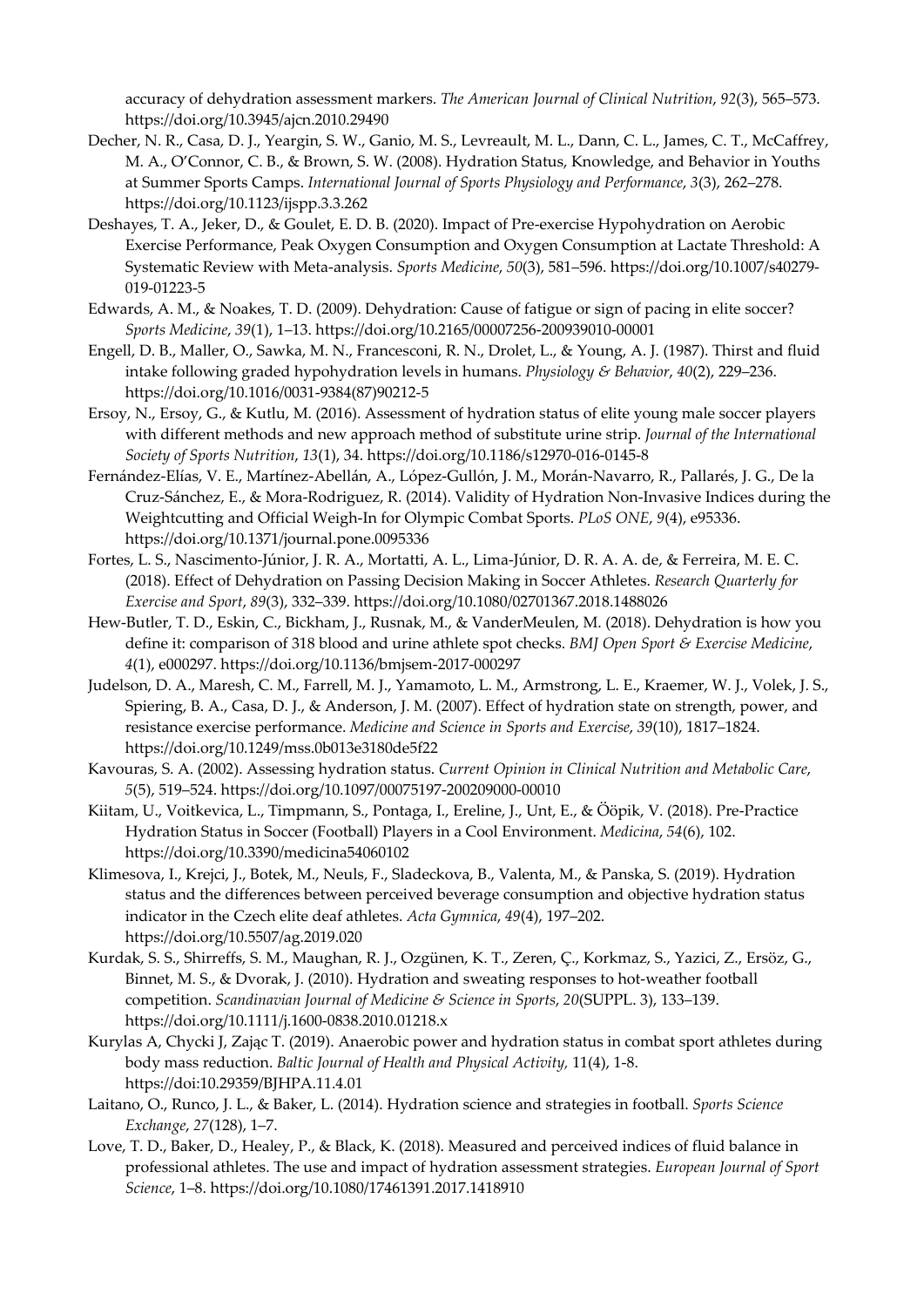- Machado-Moreira, C. A., Vimieiro-Gomes, A. C., Silami-Garcia, E., & Rodrigues, L. O. C. (2006). Exercise fluid replacement: is thirst enough? *Revista Brasileira de Medicina Do Esporte*, *12*(6), 405–409. https://doi.org/10.1590/S1517-86922006000600020
- Maughan, R., Shirreffs, S., Merson, S., & Horswill, C. (2005). Fluid and electrolyte balance in elite male football (soccer) players training in a cool environment. *Journal of Sports Sciences*, *23*(1), 73–79. https://doi.org/10.1080/02640410410001730115
- McDermott, B. P., Anderson, S. A., Armstrong, L. E., Casa, D. J., Cheuvront, S. N., Cooper, L., Kenney, W. L., O'Connor, F. G., & Roberts, W. O. (2017a). National Athletic Trainers' Association Position Statement: Fluid Replacement for the Physically Active. *Journal of Athletic Training*, *52*(9), 877–895. https://doi.org/10.4085/1062-6050-52.9.02
- McDermott, B. P., Anderson, S. A., Armstrong, L. E., Casa, D. J., Cheuvront, S. N., Cooper, L., Kenney, W. L., O'Connor, F. G., & Roberts, W. O. (2017b). National Athletic Trainers' Association Position Statement: Fluid Replacement for the Physically Active. *Journal of Athletic Training*, *52*(9), 877–895. https://doi.org/10.4085/1062-6050-52.9.02
- McGregor, S. J., Nicholas, C. W., Lakomy, H. K. A., & Williams, C. (1999). The influence of intermittent highintensity shuttle running and fluid ingestion on the performance of a soccer skill. *Journal of Sports Sciences*, *17*(11), 895–903. https://doi.org/10.1080/026404199365452
- Moyen, N. E., Ganio, M. S., Wiersma, L. D., Kavouras, S. A., Gray, M., McDerrmott, B. P., Adams, J. D., Binns, A. P., Judelson, D. a., McKenzie, A. L., Johnson, E. C., Muñoz, C. X., Kunces, L. J., & Armstrong, L. E. (2015). Hydration status affects mood state and pain sensation during ultra-endurance cycling. *Journal of Sports Sciences*, *33*(18), 1962–1969. https://doi.org/10.1080/02640414.2015.1021275
- Nuccio, R. P., Barnes, K. A., Carter, J. M., & Baker, L. B. (2017). Fluid Balance in Team Sport Athletes and the Effect of Hypohydration on Cognitive, Technical, and Physical Performance. *Sports Medicine*, *47*(10), 1951–1982. https://doi.org/10.1007/s40279-017-0738-7
- Ozolina, L., Pontaga, I., & Strele, M. (2013). Body Hydration Degree Changes During Training in Football Players In Winter Condition. *LASE. Journal of Sport Science*, *4*(2), 139–146.
- Phillips, S. M., Sykes, D., & Gibson, N. (2014). Hydration Status and Fluid Balance of Elite European Youth Soccer Players during Consecutive Training Sessions. *Journal of Sports Science & Medicine*, *13*(4), 817– 822. http://www.ncbi.nlm.nih.gov/pubmed/25435774
- Sawka, M. N., Burke, L. M., Eichner, E. R., Maughan, R. J., Montain, S. J., & Stachenfeld, N. S. (2007). Exercise and fluid replacement. *Medicine and Science in Sports and Exercise*, *39*(2), 377–390. https://doi.org/10.1249/mss.0b013e31802ca597
- Taylor, J. B., Wright, A. A., Dischiavi, S. L., Townsend, M. A., & Marmon, A. R. (2017). Activity Demands During Multi-Directional Team Sports: A Systematic Review. *Sports Medicine*, *47*(12), 2533–2551. https://doi.org/10.1007/s40279-017-0772-5
- Wittbrodt, M. T., & Millard-Stafford, M. (2018). Dehydration Impairs Cognitive Performance. *Medicine & Science in Sports & Exercise*, *50*(11), 2360–2368. https://doi.org/10.1249/MSS.0000000000001682
- Zubac, D., Reale, R., Karnincic, H., Sivric, A., & Jelaska, I. (2018). Urine specific gravity as an indicator of dehydration in Olympic combat sport athletes; considerations for research and practice. *European Journal of Sport Science*, *18*(7), 920–929. https://doi.org/10.1080/17461391.2018.1468483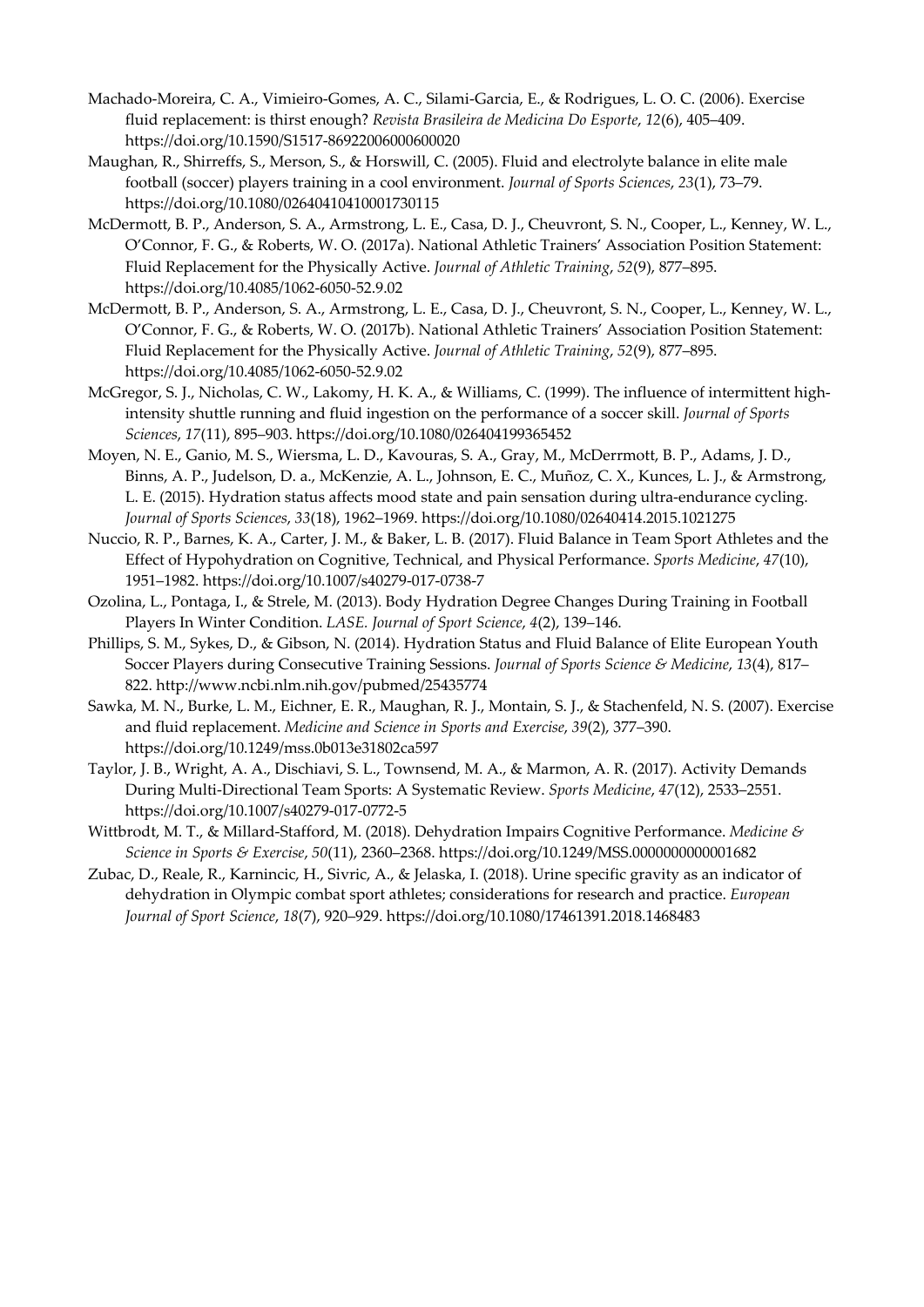



*Histograms of urine specific gravity (USG), intake perception on a 9-point Likert scale, and thirst perception on a 9 point Likert scale in the group of 124 soccer players* 





*Comparison of daily fluid intake, intake during training, intake perception, and thirst perception between 55 euhydrated (EU) and 69 dehydrated (DE) soccer players.*